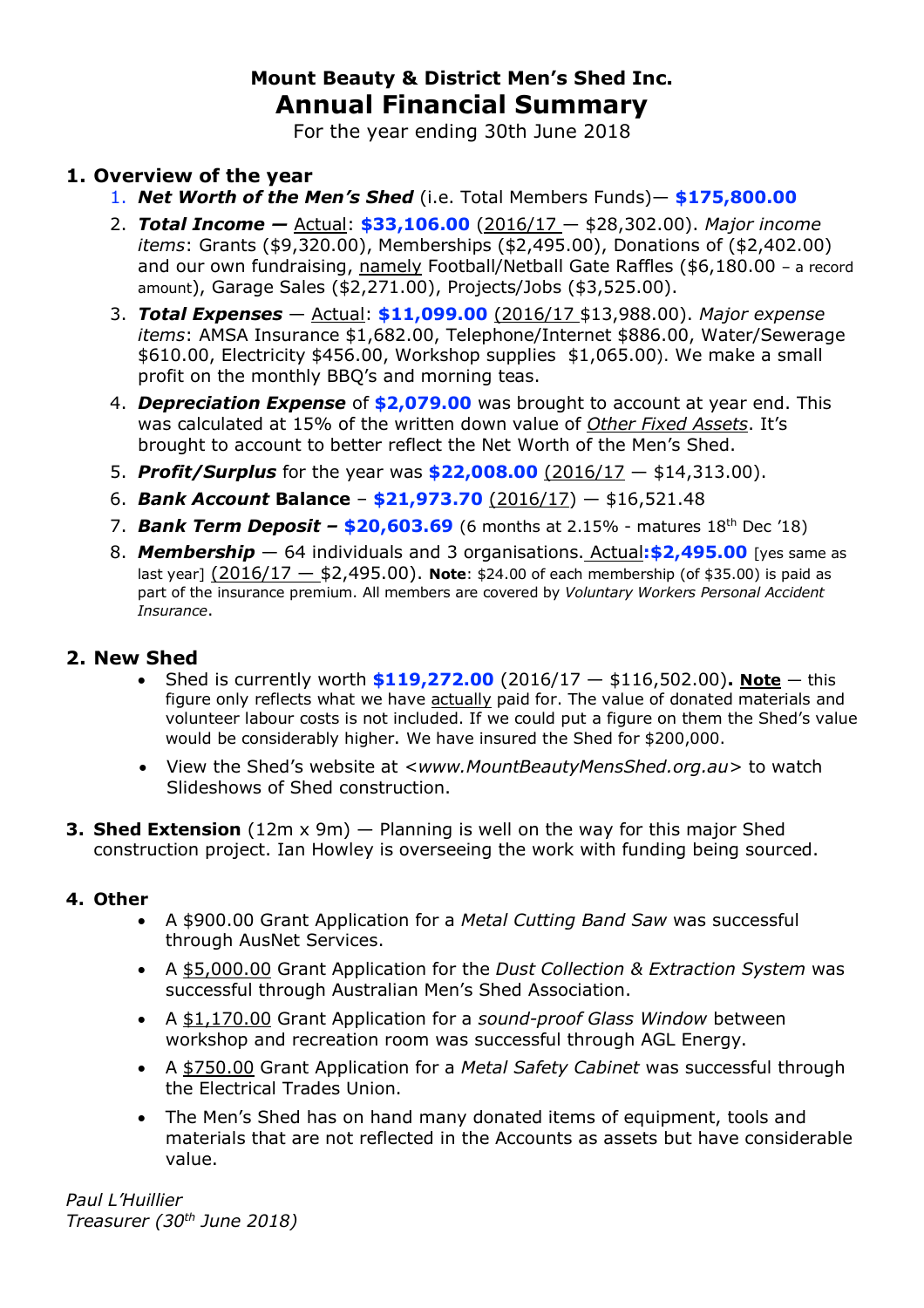### **Mt Beauty & District Men's Shed Inc.**

#### **Balance Sheet**

#### **As at 30 June 2018**

| <b>CAPITAL</b>                                              | This Year                | Last Year End            |
|-------------------------------------------------------------|--------------------------|--------------------------|
|                                                             |                          |                          |
| <b>Members Funds</b>                                        | 1,632.51                 | 3,744.99                 |
| Profit and Loss                                             | 151,621.29<br>153,253.80 | 137,308.15<br>141,053.14 |
|                                                             |                          | 141,053.14               |
|                                                             | 153,253.80               |                          |
| Plus Current Year Operating Surplus/(Deficit)               | 22,007.55                | 14,313.14                |
| <b>TOTAL CAPITAL FUNDS</b>                                  | 175,261.35               | 155,366.28               |
| <b>REPRESENTED BY</b>                                       |                          |                          |
| <b>CURRENT ASSETS</b>                                       |                          |                          |
| Bendigo Bank - Current A/C                                  | 21,973.70                | 16,529.24                |
| Bendigo Bk-Term Dep 2.15% (18 Dec'18)                       | 20,603.69                | 10,271.85                |
| Bunnings Vouchers in stock<br>Pre-Paid Trailer Registration | 100.00<br>59.00          | 200.00<br>58.10          |
|                                                             | 42,736.39                | 27,059.19                |
|                                                             | 42,736.39                | 27,059.19                |
| <b>LESS CURRENT LIABILITIES</b>                             |                          |                          |
|                                                             |                          |                          |
| Membership Fees in Advance                                  | 70.00                    | 175.00                   |
|                                                             | 70.00                    | 175.00                   |
|                                                             | 70.00                    | 175.00                   |
| <b>NET WORKING CAPITAL</b>                                  | 42,666.39                | 26,884.19                |
| <b>FIXED ASSETS</b>                                         |                          |                          |
| <b>Building</b><br>Shed (Tennis Crt. Ave. Mt Beauty)        | 119,271.81               | 116,501.85               |
|                                                             | 119,271.81               | 116,501.85               |
| <b>Other Fixed Assets</b>                                   |                          |                          |
| Machinery, Equip't & Tools                                  | 10,984.75                | 7,381.71                 |
| Compactus Storage Unit                                      | 2,000.00                 | 2,000.00                 |
| <b>Computer &amp; Accessories</b>                           | 1,903.20                 | 2,403.20                 |
| Trestle Tables (8)                                          | 379.40                   | 379.40                   |
| SONIQ 65" TV & Apple TV                                     | 1,074.00                 | 1,074.00                 |
| <b>BBQ Equipment</b>                                        | 1,104.95                 | 856.95                   |
| Defibrillator (AED Unit)                                    | 1,690.00                 | 1,690.00                 |
| Refrigerator                                                | 200.00                   | 200.00                   |
| Trailer                                                     | 1,605.69                 | 1,605.69                 |
| Signage<br>Alarm Kit                                        | 674.20<br>290.00         | 603.00                   |
| Other                                                       | 277.95                   | 290.00<br>277.95         |
|                                                             | 22,184.14                | 18,761.90                |
|                                                             | 141,455.95               | 135,263.75               |

### LESS TERM LIABILITIES

| Accum Deprec'n-Other Fix Assets (15%) | 8,860.99   | 6,781.66   |
|---------------------------------------|------------|------------|
|                                       | 8,860.99   | 6,781.66   |
|                                       | 8,860.99   | 6,781.66   |
| <b>NET ASSETS</b>                     | 175,261.35 | 155,366.28 |

Printed: 10 July 2018 at 5:35:13 pmTue, 10 Jul 18 \* may include unposted items - subject to change or omissions \*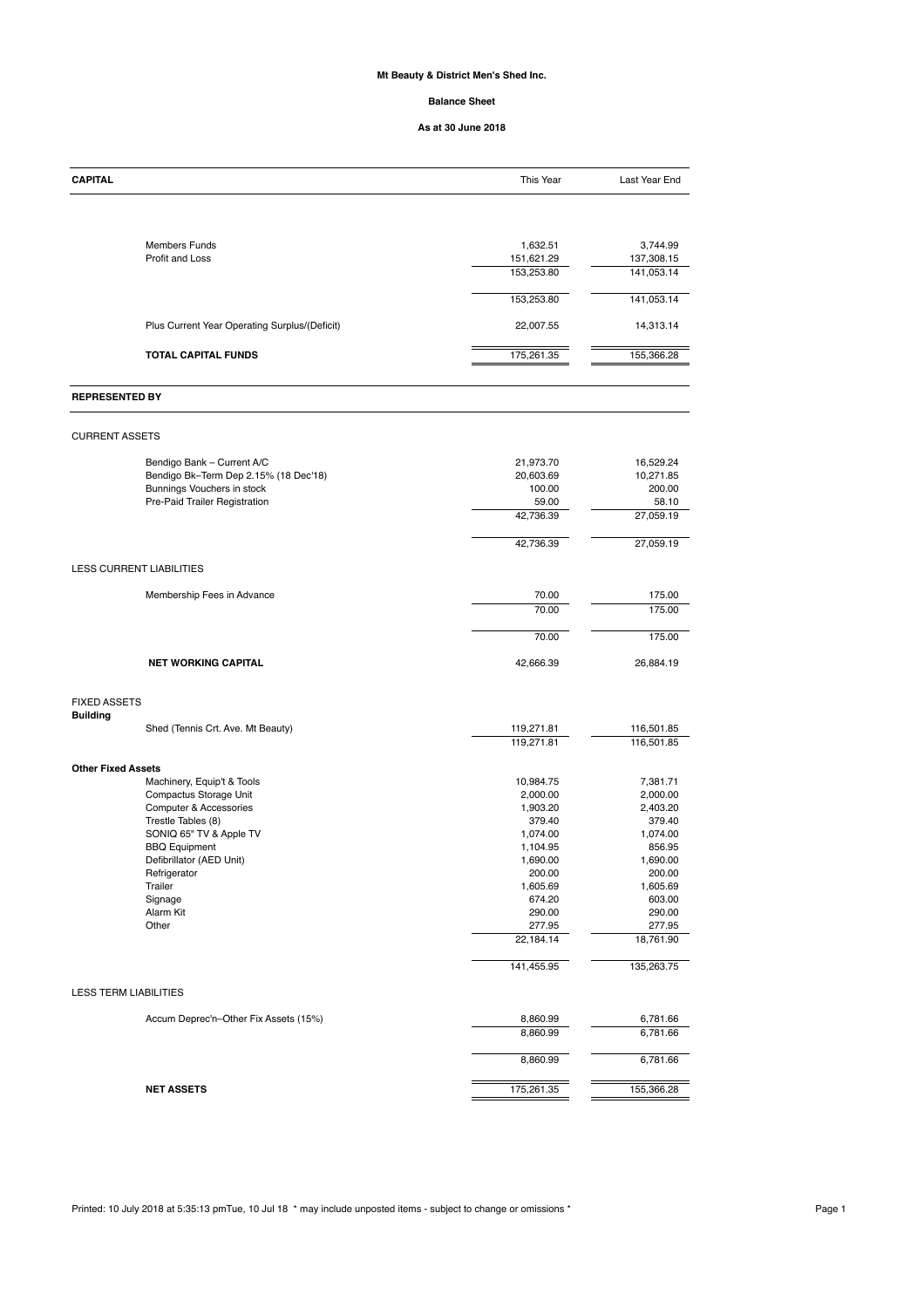#### **Mt Beauty & District Men's Shed Inc. Profit & Loss Report for Year to Jun:2017/18**

|                          |                                              | Actual    |
|--------------------------|----------------------------------------------|-----------|
| <b>Income</b>            |                                              |           |
|                          |                                              |           |
| R <sub>3</sub> B         | Grant - AMSA                                 | 5,000.00  |
| R3DA                     | Grant - Be Connected IT Program              | 1,500.00  |
| R <sub>3</sub> E         | Grant – ET Union                             | 750.00    |
| R3EB                     | Grant - AusNet Services                      | 900.00    |
| R3EBB                    | Grant - AGL Energy                           | 1,170.00  |
| R <sub>3</sub> F         | Donations IN                                 | 2,402.10  |
| R <sub>6</sub>           | <b>Interest Received</b>                     | 431.73    |
|                          |                                              | 12,153.83 |
| <b>Membership Fees</b>   |                                              |           |
| R <sub>1</sub> A         | Individual fees (\$35/member)                | 2,345.00  |
| R <sub>1</sub> B         | Bus/Community Org. fees (\$50/member)        | 150.00    |
|                          |                                              | 2,495.00  |
|                          |                                              |           |
| <b>Fundraising</b><br>R4 | <b>BBQ</b> takings                           | 1,383.20  |
| R <sub>5</sub>           | <b>Morning Tea Donations</b>                 | 643.98    |
| R <sub>5</sub> A         | Christmas Luncheon                           | 714.00    |
| R <sub>5</sub> B         | Football/Netball Gate Raffle                 | 6,179.50  |
| R <sub>5</sub> D         | <b>Xmas Street decorations</b>               | 500.00    |
| R <sub>5</sub> FA        | Firewood & Kindling Sales                    | 708.00    |
| R <sub>5</sub> FF        | Women in Men's Shed Program                  | 300.00    |
| R5G                      | Garage Sale                                  | 2,270.95  |
| R <sub>5</sub> KA        | 1/2 Marathon Drink Stations (2yrs)           | 1,000.00  |
| R <sub>5</sub> L         | Projects/Jobs - Client Fees                  | 3,525.00  |
| R <sub>5</sub> M         | Projects - repair/restore & sell             | 305.00    |
| R <sub>5</sub> N         | Projects - make & sell                       | 830.00    |
| R5Q                      | Scrap Metal Sale                             | 97.66     |
|                          |                                              | 18,457.29 |
|                          | <b>Total Income</b>                          | 33,106.12 |
|                          |                                              |           |
| <b>Expenses</b>          |                                              |           |
|                          | <b>Administration Expenses</b>               |           |
| E05                      | Stationery                                   | 60.31     |
| E <sub>06</sub>          | Postage                                      | 30.65     |
| E06A                     | <b>Bank Charges</b>                          | 2.35      |
| E07                      | AMSA Insurance (\$24/member)                 | 1,681.63  |
| E07A                     | AMSA & VMSA Memberships                      | 135.00    |
| E08                      | <b>Consumer Affairs Victoria</b>             | 56.90     |
| E <sub>10</sub>          | Website Hosting (Stones Throw IT)            | 231.46    |
| E33                      | Water/Sewerage (NE Water)                    | 610.03    |
| E33A                     | Telephone/Internet (Telstra)                 | 885.60    |
| E35A                     | Electricity (AGL Energy)                     | 456.42    |
| E47                      | Sundries                                     | 239.52    |
|                          |                                              | 4,389.87  |
| <b>Workshop Expenses</b> |                                              |           |
| E02A                     | <b>Morning Teas</b>                          | 411.63    |
| E35                      | Health & Safety incl 1st Aid                 | 129.95    |
| E37                      | <b>Cleaning/Toilet Products</b>              | 183.48    |
| E38                      | Client/Shed Project Supplies (materials etc) | 692.12    |
| E39                      | Workshop Supplies (consumables)              | 1,064.74  |
| E40                      | Repairs & Maintenance (Equip't)              | 56.00     |
|                          |                                              | 2,537.92  |
|                          | <b>Miscellaneous Expenses</b>                |           |
| E <sub>0</sub> 1         | BBQ - food/drink/sundries                    | 1,132.08  |
| E01A                     | Christmas Luncheon                           | 550.64    |

| E04                  | Donations OUT (Sec College)       | 100.00    |
|----------------------|-----------------------------------|-----------|
| E <sub>11</sub>      | Freight                           | 96.32     |
| E <sub>17</sub>      | Tip fees                          | 24.35     |
| E <sub>19</sub>      | Fuel refunds                      | 50.00     |
| E27                  | Trailer Registration (Vic Roads)  | 58.10     |
| E <sub>29</sub>      | Depreciation – Fixed Assets (15%) | 2,079.33  |
| E46A                 | <b>Garden Supplies</b>            | 79.96     |
|                      |                                   | 4,170.78  |
|                      | <b>Total Expenses</b>             | 11,098.57 |
| <b>Profit (Loss)</b> |                                   | 22,007.55 |

Printed: 10 July 2018 at 5:32:33 pmTue, 10 Jul 18 \* may include unposted items - subject to change or omissions \*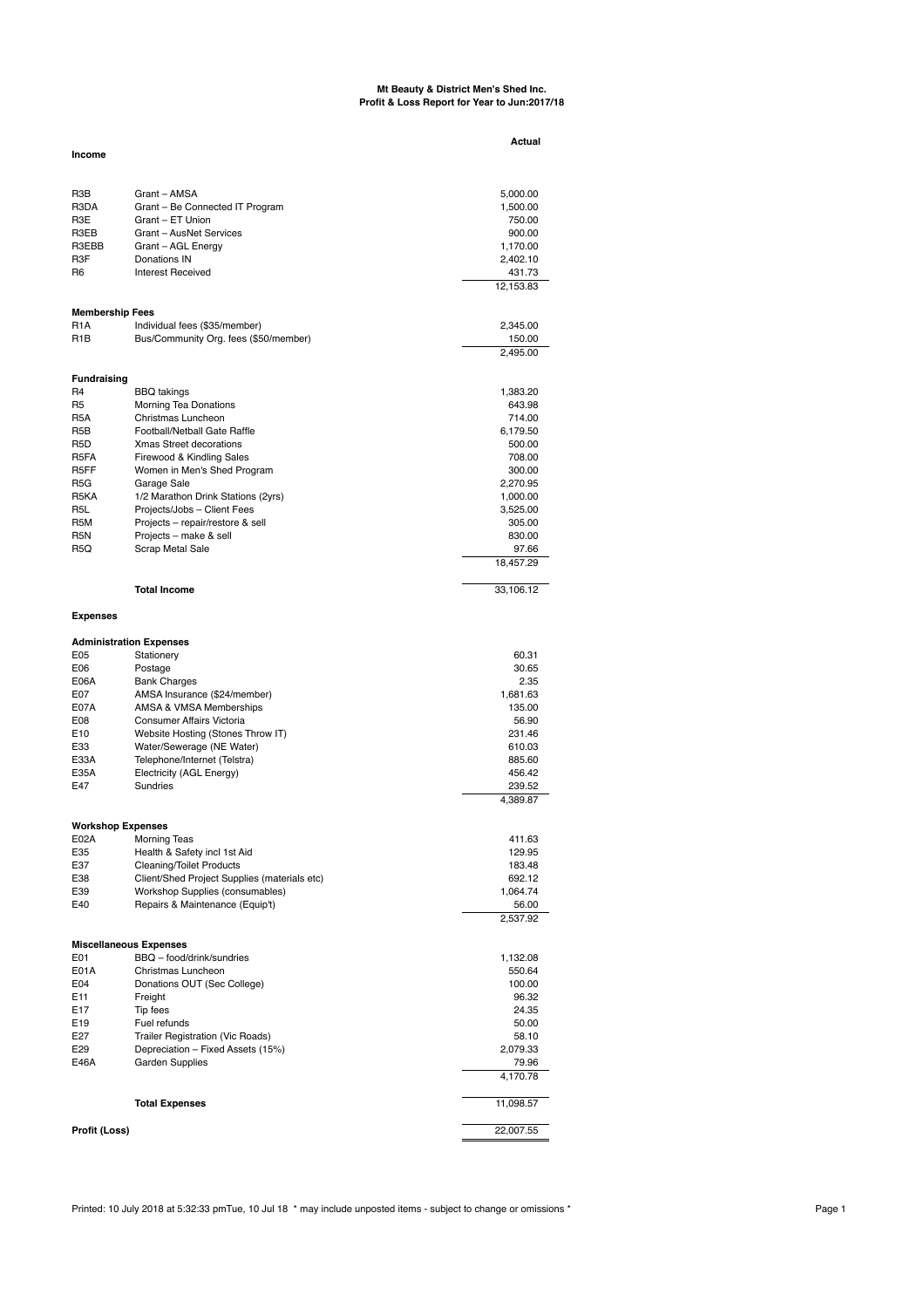### Mount Beauty & District Men's Shed **2017/18 Annual Budget\***

| <b>Income</b>                                         | <b>Budget*</b> | <b>Year to Date</b> |
|-------------------------------------------------------|----------------|---------------------|
| Memberships                                           | 2,100.00       | 2,495.00            |
| Football/Netball gate raffle                          | 4,250.00       | 6,180.00            |
| Donations IN<br>$\bullet$                             | 1,500.00       | 2,402.00            |
| Xmas Lunch                                            | 650.00         | 714.00              |
| <b>Xmas Street Decorations</b><br>$\bullet$           | 500.00         | 500.00              |
| Firewood & Kindling Sales<br>$\bullet$                | 300.00         | 708.00              |
| Projects/Jobs - client fees<br>$\bullet$              | 3,200.00       | 3,525.00            |
| Projects - make & sell                                | 500.00         | 830.00              |
| Projects - repair/restore & sell                      | 250.00         | 305.00              |
| • Garage Sale (items donated)                         | 350.00         | 2,271.00            |
| 1/2 Marathon Drink Stations<br>$\bullet$              | 500.00         | 1,000.00            |
| Women in the Men's Shed Program                       | 300.00         | 300.00              |
| <b>Scrap Metal Sale</b>                               | 125.00         | 98.00               |
| Interest Received (term deposit + other)<br>$\bullet$ | 325.00         | 432.00              |
| <b>Total Income</b>                                   | \$14,850.00    | \$21,760.00         |
| <b>Expenditure</b>                                    |                |                     |
| Administration:                                       |                |                     |
| • Telephone & Internet (Telstra)                      | 850.00         | 886.00              |
| • Water & Sewerage (NE Water)                         | 600.00         | 610.00              |
| Electricity (AGL Energy)                              | 750.00         | 456.00              |
| <b>VMSA Insurance</b>                                 | 1,200.00       | 1,682.000           |
| • Website Hosting                                     | 172.00         | 231.00              |
| • AMSA & VMSA Memberships                             | 100.00         | 135.00              |
| • Consumer Affairs Victoria                           | 57.00          | 57.00               |
| • Sundries (stationery, bank charges, postage etc)    | 250.00         | 333.00              |
| sub-total                                             | \$3,979.00     | \$4,390.00          |
| Workshop:                                             |                |                     |
| • Health & Safety incl 1st Aid                        | 250.00         | 130.00              |
| • Cleaning/Toilets Products                           | 250.00         | 183.00              |
| • Workshop Supplies (consumables)                     | 1,250.00       | 1,065.00            |
| Client/Shed Project Supplies (Materials etc)          | 500.00         | 692.00              |
| Repairs & Maintenance (equipment)<br>$\bullet$        | 250.00         | 56.00               |
| sub-total                                             | \$2,500.00     | \$2,126.00          |
| Miscellaneous:                                        |                |                     |
| • Xmas Lunch                                          | 300.00         | 551.00              |
| <b>Trailer Registration</b>                           | 58.00          | 58.00               |
| Freight                                               | 150.00         | 96.00               |
| <b>Tip Fees</b>                                       | 75.00          | 24.00               |
| Donations OUT<br>$\bullet$                            | 150.00         | 100.00              |
| Garden Supplies<br>$\bullet$                          | 650.00         | 80.00               |
| Fuel refunds<br>$\bullet$                             | 100.00         | 50.00               |
| sub-total                                             | \$1,483.00     | \$959.00            |
| <b>Total Expenditure</b>                              | \$7,962.00     | \$7,475.00          |
| <b>Profit/(Loss)</b> - Surplus/(Deficit)              | \$6,888.00     | \$14,285.00         |

### **Notes**

- **\****Based on previous Financial Reports*
- #1 BBQ's & Morning Teas are not listed as these are close to break-even items.
- #2 Grant funds are unknown and therefore are not factored into the budget.
- #3 Items of expenditure relating to the following categories i.e. (1). **Asset\* items** e.g. tools, equipment & machinery or (2). **Shed improvements\* or additions\*** are not listed. As proposed expenditure on such items arises then overall finances will be looked at to see if they can be purchased from *available* or *future* funds. \*Classed as Capital items not expenses. **30 June 2018**